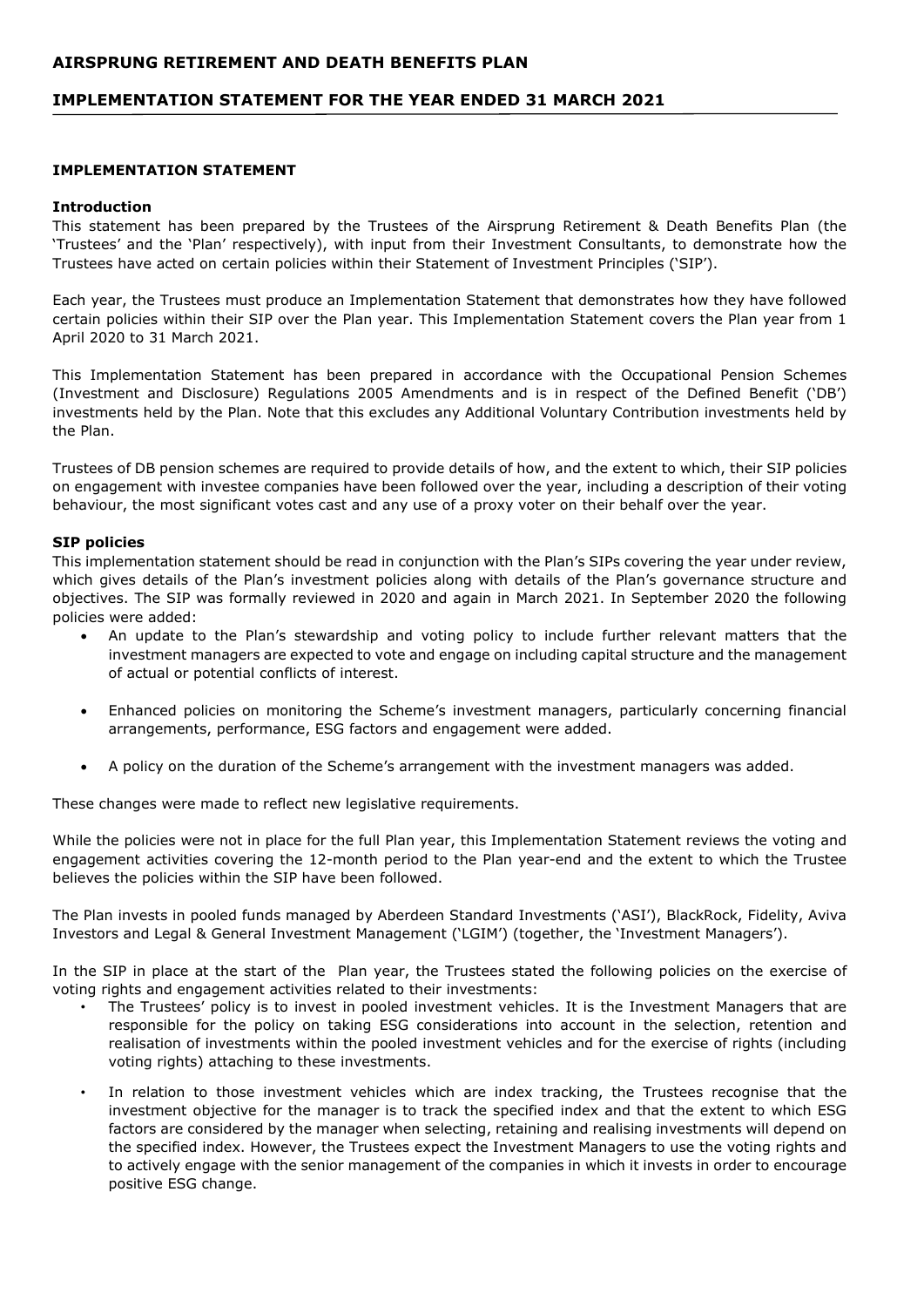## **IMPLEMENTATION STATEMENT FOR THE YEAR ENDED 31 MARCH 2021**

### **IMPLEMENTATION STATEMENT - CONTINUED**

#### **SIP policies - continued**

- The Trustees' policy in relation to any rights (including voting rights) attaching to its investments is to exercise those rights to protect the value of the Plan's interests in the investments, having regard to appropriate advice.
- The Trustees expect the Plan's Investment Managers to integrate ESG factors into the decision making process when selecting, retaining and realising investments and for this to be reported to the Trustees. The Trustees also expect the Plan's Investment Managers to provide regular updates on how it exercises voting rights and actively engages with the companies in which it invests, including how often it votes against company proposals.

During the Plan year to 31 March 2021, the Trustees extended their policies to define different aspects and who they expect investment managers to be engaging with, as shown in the following paragraph.

The Trustees expect the investment manager to use its voting rights and to actively engage with the senior management of the companies in which it invests on aspects including firm performance, strategy, capital structure, management of actual and potential conflicts of interest, risks and ESG issues. The Trustees also expect the investment manager to engage with other relevant persons including issuers and holders of debt and equity and other stakeholders. The Trustees believe that such engagement will protect and enhance the long-term value of its investments.

### **Description of voting behaviour**

The Plan is invested in pooled funds, which means that the responsibility for exercising the voting rights on the shares held by the Plan sits with the Investment Managers. The votes made on behalf of the Trustees over the Plan year are summarised below.

Over the year to 31 March 2021 the Plan held the following pooled fund investments:

- an absolute return fund managed by ASI;
- three property funds managed by BlackRock, Fidelity and Aviva Investors respectively;
- a passive equity fund, a cash fund and leveraged liability driven investment funds managed by LGIM.

The Plan therefore had company investments which carried voting rights within the absolute return fund managed by ASI and the passive equity fund managed by LGIM.

LGIM manage over £1.3 trillion in assets, and use their resulting influence, focussing their votes on climate change, income equality, diversity, and ESG integration.

The table on the following page shows LGIM's voting summary covering the Plan's investment in the LGIM All World Equity Index Fund, which the Plan was invested in throughout the Plan year.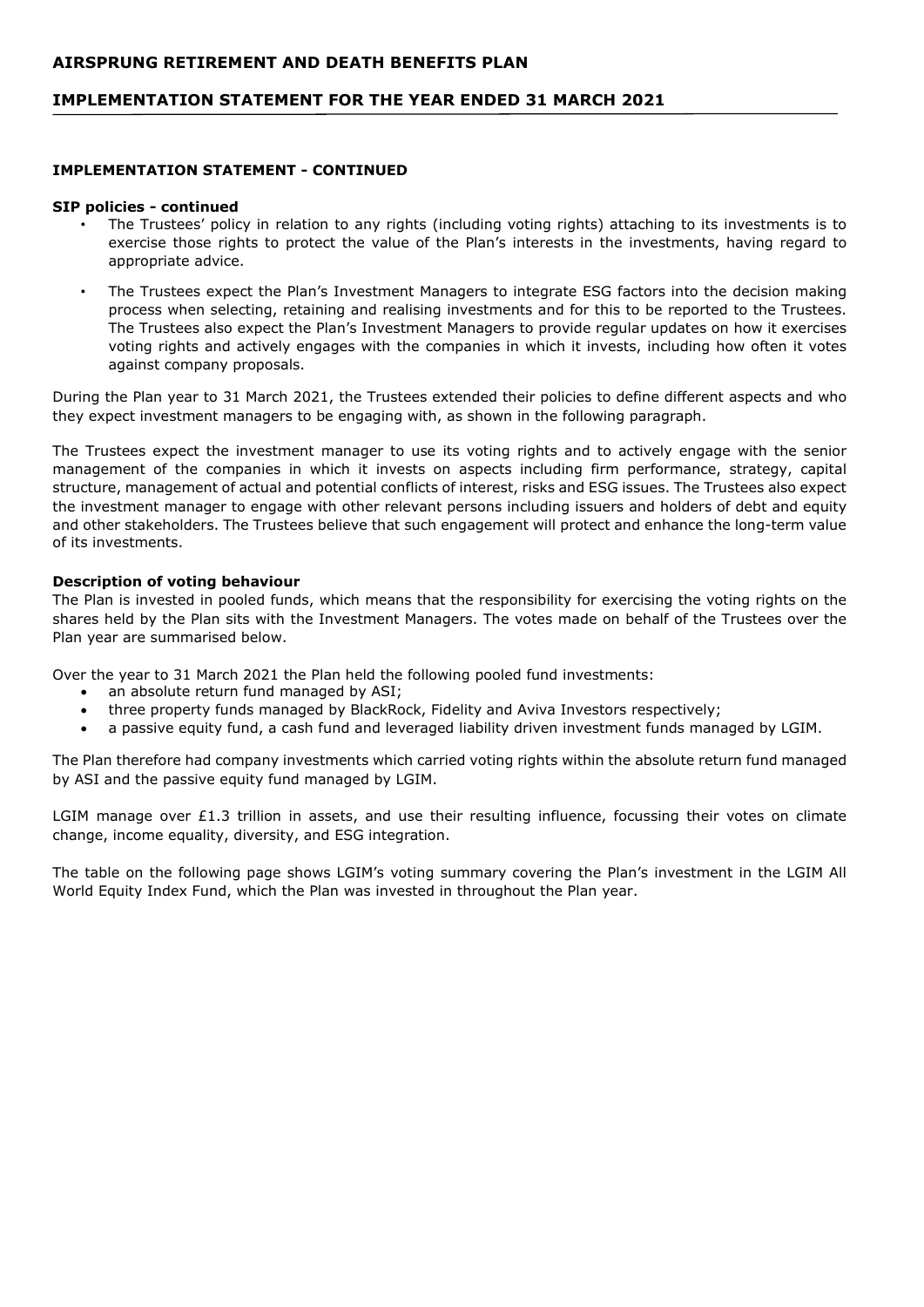# **IMPLEMENTATION STATEMENT FOR THE YEAR ENDED 31 MARCH 2021**

## **IMPLEMENTATION STATEMENT - CONTINUED**

### **Description of voting behaviour - continued**

| LGIM All World Equity Index Fund (£6.3m or 29% of Plan assets as at 31<br><b>March 2021)</b>               | 1 April 2020 - 31<br><b>March 2021</b> |
|------------------------------------------------------------------------------------------------------------|----------------------------------------|
| Number of meetings LGIM was eligible to vote at over the year to 31/3/2021                                 | 6,779                                  |
| Number of resolutions LGIM was eligible to vote on over the year to 31/3/2021                              | 70,672                                 |
| Of the eligible resolutions, percentage that LGIM voted on.                                                | 99.9%                                  |
| Of the resolutions voted, percentage that LGIM voted with management.                                      | 83.3%                                  |
| Of the resolutions voted, percentage that LGIM voted <b>against</b> management.                            | 16.0%                                  |
| Of the resolutions voted, percentage where LGIM abstained.                                                 | 0.8%                                   |
| Percentage of eligible meetings where LGIM voted at least once against<br>management.                      | 5.6%                                   |
| Percentage of voted resolutions where LGIM voted contrary to the<br>recommendation of their proxy adviser. | 0.2%                                   |

The second table shows a summary of the voting activity carried out on behalf of the Trustees in respect of the Plan's investment in the ASI Global Absolute Return Strategies Fund, in which the Plan was also invested throughout the Plan year.

| ASI Global Absolute Return Strategies Fund (£5.8m or 27% of Plan assets<br>as at 31 March 2021) | 1 April 2020 - 31<br><b>March 2021</b> |
|-------------------------------------------------------------------------------------------------|----------------------------------------|
| Number of companies whose meetings ASI was eligible to vote at over the year to<br>31/3/2021.   | 245                                    |
| Number of resolutions ASI was eligible to vote on over the year to 31/3/2021                    | 3,365                                  |
| Of the eligible resolutions, percentage that ASI voted on.                                      | 98.2%                                  |
| Of the resolutions voted, percentage that ASI voted with management.                            | 87.5%                                  |
| Of the resolutions voted, percentage that ASI voted <b>against</b> management.                  | 12.5%                                  |
| Of the resolutions voted, percentage where ASI abstained.                                       | 0.1%                                   |
| Percentage of eligible meetings where ASI voted at least once against<br>management             | $57.6\%$ <sup>1</sup>                  |

<sup>1</sup>Includes at least 1 vote against, withheld or abstained at meeting

Regarding the Plan's property investments managed by Fidelity, Aviva and BlackRock, these funds did not invest in any Real Estate Investment Trusts (REITs) and therefore held no investments that carried voting rights.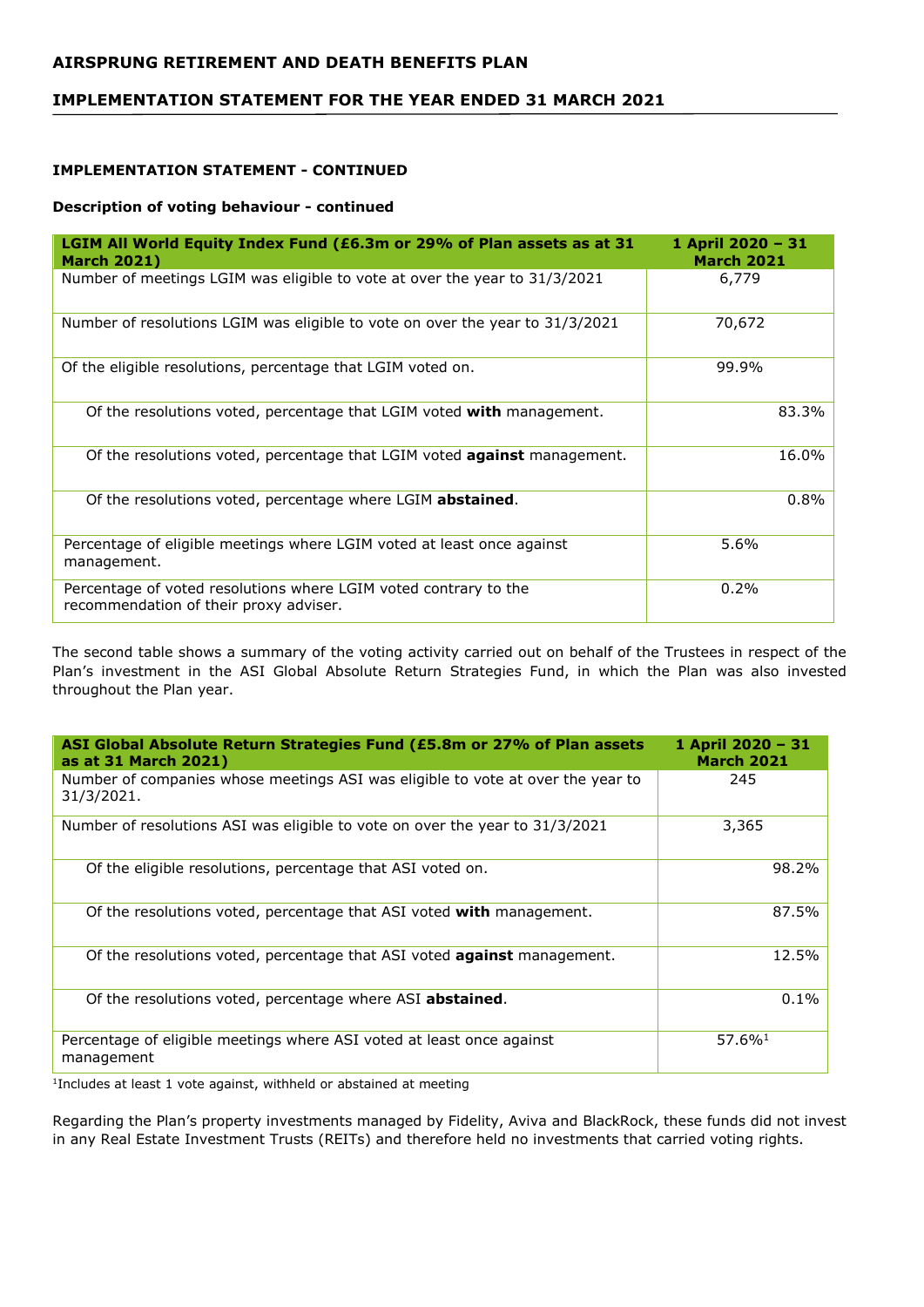## **IMPLEMENTATION STATEMENT FOR THE YEAR ENDED 31 MARCH 2021**

### **IMPLEMENTATION STATEMENT - CONTINUED**

#### **Proxy voting**

The Trustees did not employ a proxy-voting service during the year to 31 March 2021.

LGIM votes by proxy through the Institutional Shareholder Service's ('ISS') electronic voting platform as given the scale of its holdings, the manager cannot be present at shareholder meetings to cast votes. It should be noted that all voting decisions are made by LGIM using its individual market specific voting policies, with LGIM's own research only supplemented by ISS recommendations and research reports produced by the Institutional Voting Information Service.

ASI also uses ISS to process voting execution. ASI receives recommendations on how to vote but has a customised voting policy that ISS apply and where that is not relevant, ASI reviews and decides on all votes.

#### **How engagement policies have been followed**

The Trustees intend to review a summary of the voting and engagement activity taken on their behalf on an annual basis going forwards. The information published by the Investment Managers on their voting policies has provided the Trustees with comfort that their voting and engagement policies have been followed during the Plan year. A summary of the voting and engagement topics that the Trustees expect the Investment Managers to engage on are shown in the following table.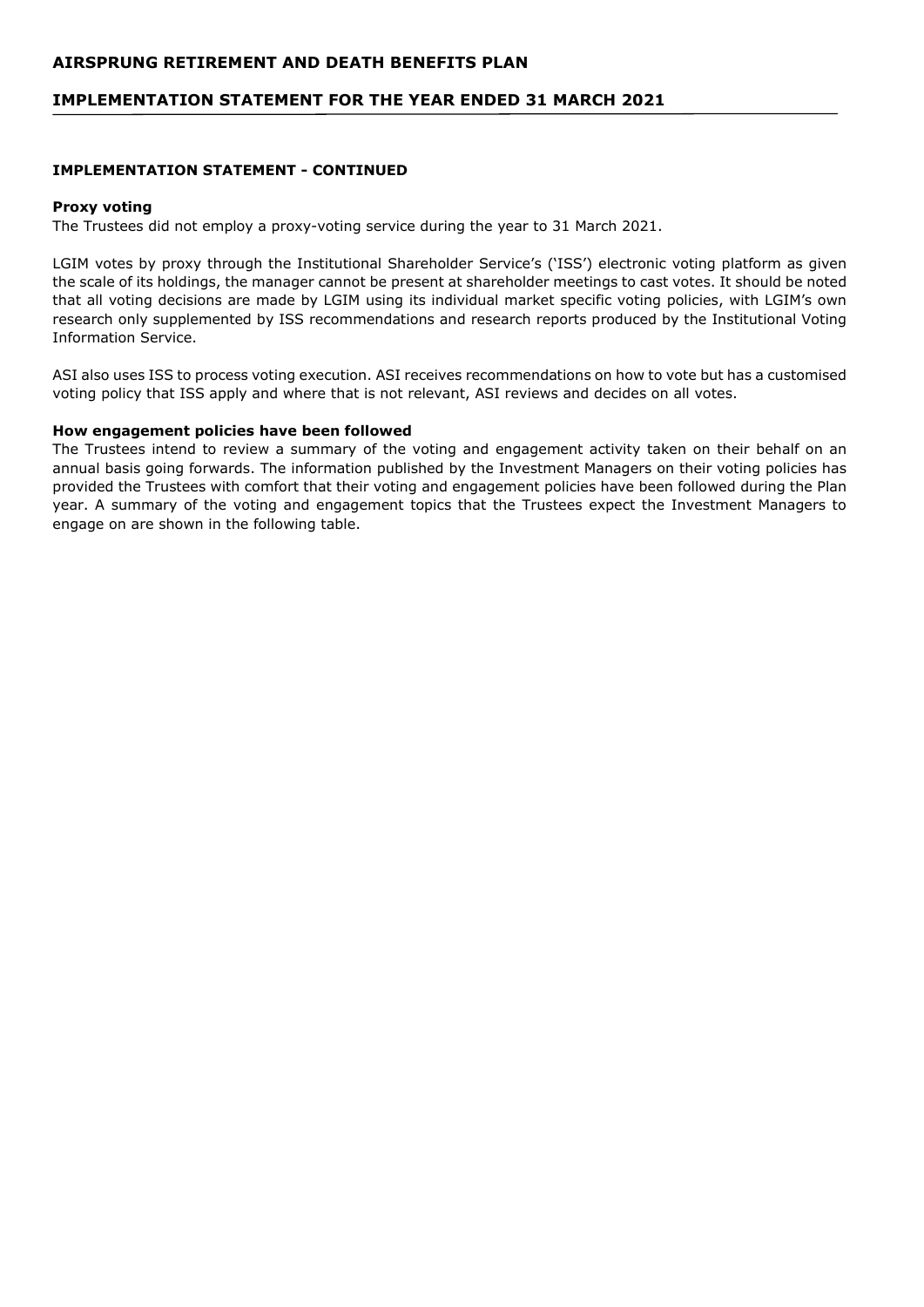# **IMPLEMENTATION STATEMENT FOR THE YEAR ENDED 31 MARCH 2021**

### **IMPLEMENTATION STATEMENT - CONTINUED**

## **How engagement policies have been followed - continued**

| <b>Voting and</b><br><b>Engagement topic</b> | <b>Policy followed in the</b><br>opinion of Trustees? | <b>Comments</b>                                                                                                                                                                                                                                                                                                                                                                                                                                                                                                                                                                                                                                                                                                                                                                                                                                                                                                                                                                                                                                                                                                                                                                                                                                                                                                                                                                                                                                                                                |
|----------------------------------------------|-------------------------------------------------------|------------------------------------------------------------------------------------------------------------------------------------------------------------------------------------------------------------------------------------------------------------------------------------------------------------------------------------------------------------------------------------------------------------------------------------------------------------------------------------------------------------------------------------------------------------------------------------------------------------------------------------------------------------------------------------------------------------------------------------------------------------------------------------------------------------------------------------------------------------------------------------------------------------------------------------------------------------------------------------------------------------------------------------------------------------------------------------------------------------------------------------------------------------------------------------------------------------------------------------------------------------------------------------------------------------------------------------------------------------------------------------------------------------------------------------------------------------------------------------------------|
| Performance of debt or<br>equity issuer      | $\checkmark$                                          | ASI and LGIM's voting and engagement policies do not cover the past<br>financial performance of investee companies. However, the voting<br>and engagement which has been undertaken aims to improve the<br>long-term future performance of the investee companies.                                                                                                                                                                                                                                                                                                                                                                                                                                                                                                                                                                                                                                                                                                                                                                                                                                                                                                                                                                                                                                                                                                                                                                                                                             |
| Strategy                                     | ✓                                                     | The Trustees believe that the board's duty is to decide the appropriate<br>company strategy, with the CEO in turn responsible for executing the<br>strategy. For this structure to work effectively, the Trustees also<br>believe that the appropriate governance structures need to be in<br>place. These include the separation of duties between the board and<br>the CEO, as well as policies covering independence, diversity and<br>remuneration. ASI and LGIM have clear voting policies covering each<br>of these topics and have acted on them throughout the Plan year on<br>behalf of the Trustees.<br>Both LGIM and ASI provided several instances of votes where each<br>voted against the boards proposed remuneration plan citing issues<br>included lack of transparency of proposed reward (for example ASI<br>voted against a Wolters Kluwer NV remuneration resolution), the term<br>of the reward not aligning with the expected term of the board (for<br>example ASI voted against Sanofi) and the board not meeting targets<br>(for example, LGIM Voted against Medtronic plc).                                                                                                                                                                                                                                                                                                                                                                                         |
| Risks                                        | ✓                                                     | LGIM has clear voting policies on ensuring that companies manage<br>risk effectively and have robust internal controls.<br>As an example of reducing risk, LGIM encourages succession planning<br>at the board level to ensure that a range of skills and ideologies are<br>present, and that the continuity of the board is maintained. LGIM also<br>expects that these plans are formal, transparent and disclosed and<br>linked to the overall strategy of the company through methods such<br>as a skills matrix.<br>In order to mitigate risks, ASI reviews the tenure of company auditors<br>for investee companies to ensure independence is not impeded.<br>Examples of this over the Plan year for the ASI Global Absolute Real<br>Strategies Fund include adidas AG, Microsoft Corporation and<br>Amazon.com Inc.                                                                                                                                                                                                                                                                                                                                                                                                                                                                                                                                                                                                                                                                    |
| Social and<br>Environmental impact           | ✓                                                     | LGIM has written to over 500 companies with poor climate scores<br>relative to their size and for those that don't meet minimum standards<br>during the 2021 AGM season, LGIM stated it would look to sanction<br>through voting. If these minimum standards are not met over time,<br>LGIM may look to divest until progress is shown. Over 2020, LGIM<br>announced that it had reinstated investments in Subaru following<br>evidence of progress against emission targets and climate exposure.<br>During the Plan year, to promote ethnic diversity at the board level,<br>LGIM sent letters to engage with 35 of the largest UK companies and<br>44 of the largest in the US on why they have no ethnic diversity. LGIM<br>stated it would expect at least one member at the board level to be<br>from a minority background by 2021 and from 2022 would start to<br>vote against the chair of the board or of the nomination committee if<br>this is not the case.<br>In relation to environmental impact, ASI expects companies to:<br>• Comply with all environmental laws and regulations or recognised<br>international best practice as a minimum.<br>• Identify, manage and reduce their environmental impact.<br>• Understand the impact of climate change throughout the company<br>value chain.<br>• Develop group-level climate policies and, where relevant, set<br>targets to manage the impact of reducing carbon and other<br>environmental risks within their operations. |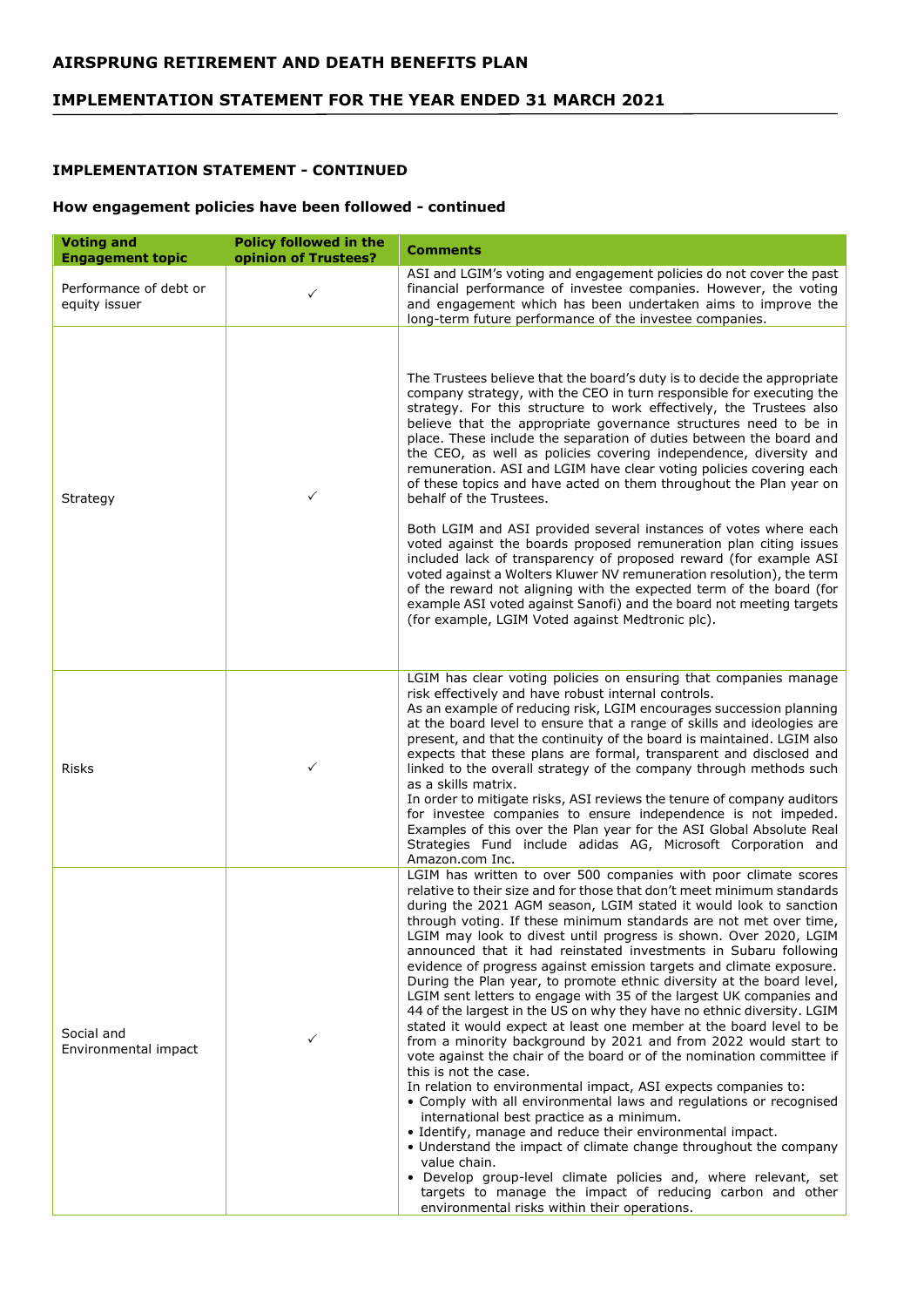# **IMPLEMENTATION STATEMENT FOR THE YEAR ENDED 31 MARCH 2021**

| Conflict of Interest | Remuneration of personnel can lead to conflicts of interest between<br>the principal (shareholder) and agent (management). Over the period<br>under review, LGIM voted against incentive awards which did not<br>have performance conditions, as these awards would not align<br>remuneration with company performance.                                                                                                                                                                                                                                                                                                                                                                                                                                            |
|----------------------|--------------------------------------------------------------------------------------------------------------------------------------------------------------------------------------------------------------------------------------------------------------------------------------------------------------------------------------------------------------------------------------------------------------------------------------------------------------------------------------------------------------------------------------------------------------------------------------------------------------------------------------------------------------------------------------------------------------------------------------------------------------------|
|                      | Over the period under review, ASI voted against management<br>remuneration resolutions on a number of occasions including for the<br>insurer AXA and the luxury brand group LVMH due to concerns<br>regarding the link between pay and performance.                                                                                                                                                                                                                                                                                                                                                                                                                                                                                                                |
| Corporate Governance | LGIM's policy from 2020 has been to vote against all elections which<br>combine the roles of CEO and Chair. Over 2020 LGIM voted against<br>411 companies that combined the roles.<br>ASI has policies on business ethics and governance, detailing areas it<br>expects underlying investment companies to have their own policies<br>on. These include prevention of bribery & corruption, respect for<br>human rights and treatment of employees, with the aim of reducing<br>unethical behaviour and legal and regulatory action that may be used<br>if these areas are broken or breached. ASI will vote in line to improve<br>business ethics and governance standards where appropriate and<br>engage to understand a company's current and future position. |
| Capital Structure    | LGIM and ASI has policies on voting in respect of resolutions regarding<br>changes to company capital structure such as share repurchase<br>proposals and new share issuance.<br>For example, LGIM has a policy that newly issued shares should not<br>expose minority shareholders to excessive dilution.<br>For example, ASI voted against a proposal by Iberdrola SA and Total<br>SA for the issuance of additional equity.                                                                                                                                                                                                                                                                                                                                     |

LGIM has provided examples of what it believes to be the most significant votes cast on the Trustee's behalf during the period.

Two of the most significant votes related to the remuneration of executives at two airline related companies. LGIM voted in favour of the proposed remuneration package presented to shareholders by Qantas Airways Limited, with LGIM stating that the decision to cut executive salaries, cancel short term incentive plans and defer vesting of the long-term incentive plan an appropriate measure given the financial impact on dividends, termination of employees and accepted government assistance that occurred over 2020. Conversely, LGIM voted against the remuneration package of International Consolidated Airlines Group, who had similarly accepted government support and made staff reductions but had retained a higher level of bonus payments to the current executives. 28.4% of the shareholder base also voted against this measure.

LGIM also voted in favour of a report on the wind-down of coal operations at Whitehaven Coal, given the uncertain role of the energy source as countries move to carbon neutrality by 2050. LGIM advocates a managed decline of fossil fuel companies with capital returned to investors, rather than being invested in other projects which may risk becoming stranded assets.

ASI also provided information on what they considered the most significant votes. They voted against a shareholder proposal for Fortum Oyj to include a 1.5 degrees Celsius target in the Articles of Association. ASI continues to actively engage with the company through Climate Action 100+ and submitted an AGM statement where they asked the company to commit to net zero by 2035 on all emissions for Finnish assets and 2050 globally. This is reflected in the AGM minutes. ASI's view was that while the engagement with the company is ongoing, it would not be appropriate to push for a prescriptive change to the Articles of Association.